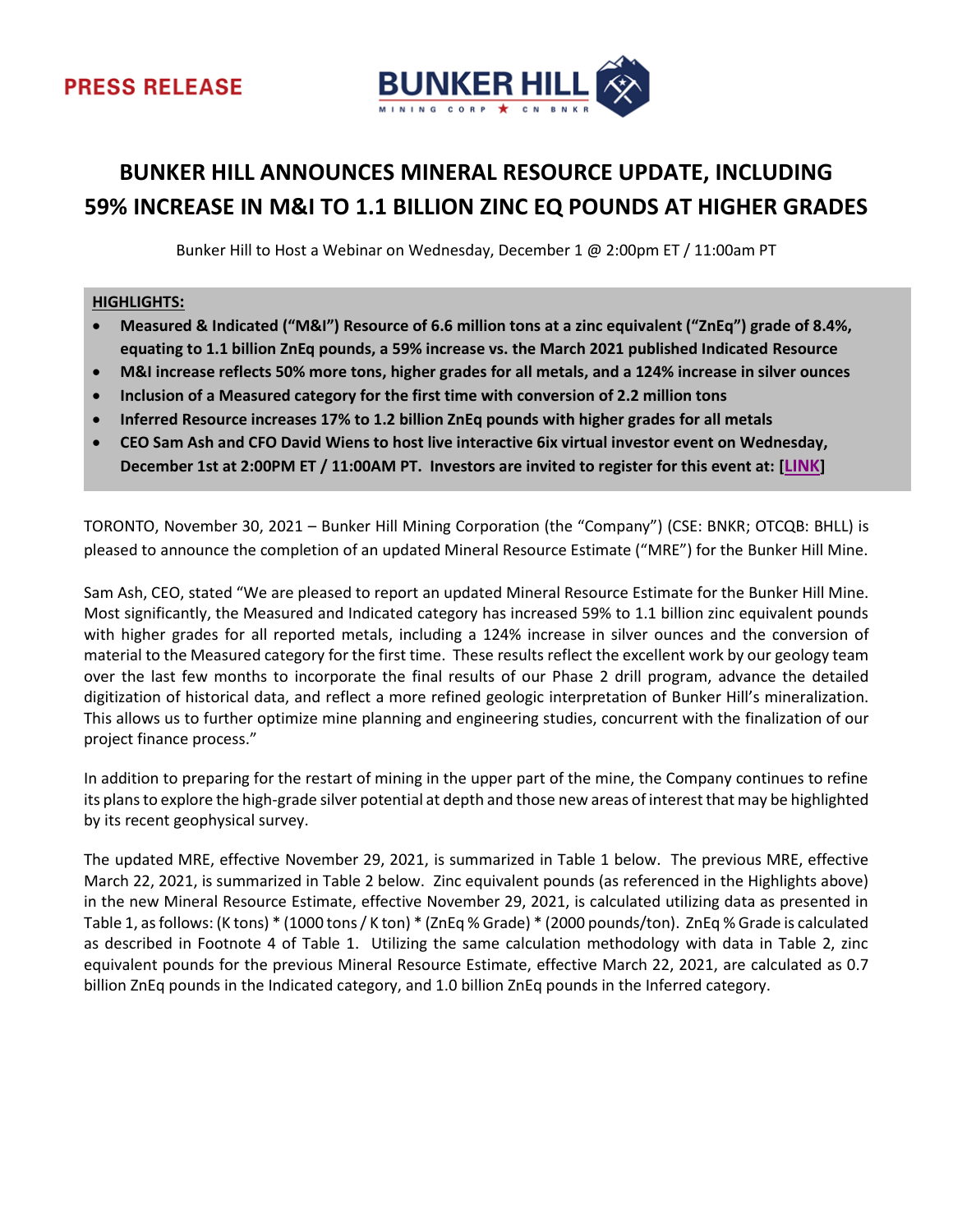# **Table 1. Updated Mineral Resource Estimate – Effective November 29, 2021**

|                      |               | <b>Grades</b>      |             |           |           | <b>Contained Metal</b> |                     |              |  |
|----------------------|---------------|--------------------|-------------|-----------|-----------|------------------------|---------------------|--------------|--|
|                      | <b>K</b> Tons | <b>ZnEq</b><br>(%) | Ag<br>(opt) | Pb<br>(%) | Zn<br>(%) | Ag<br>(koz)            | <b>Pb</b><br>(klbs) | Zn<br>(klbs) |  |
| Measured (M)         | 2,229         | 8.39%              | 1.04        | 2.51%     | 5.52%     | 2,309                  | 111,975             | 246,046      |  |
| Indicated (I)        | 4,385         | 8.42%              | 1.02        | 2.42%     | 5.63%     | 4,484                  | 212,519             | 493,902      |  |
| <b>Total M&amp;I</b> | 6.614         | 8.41%              | 1.03        | 2.45%     | 5.59%     | 6,793                  | 324.495             | 739,948      |  |
| Inferred             | 6,749         | 8.58%              | 1.54        | 2.91%     | 5.01%     | 10,410                 | 392,757             | 669,358      |  |

(1) The Qualified Person for the above estimate is Scott Wilson, C.P.G., SME; effective November 29, 2021

(2) Measured, Indicated and Inferred classifications are based on the 2014 CIM Definition Standards. The Company has chosen to no longer classify Mineral Resources as "ZnAg Resources" or "PbAg Resources", as was done for the Mineral Resource Update effective March 22, 2021 as shown in Table 2

(3) Mineral Resources that are not Mineral Reserves do not have demonstrated economic viability

(4) Net smelter return (NSR) is defined as the return from sales of concentrates, expressed in US\$/t, ie: NSR = (Contained metal) \* (Metallurgical recoveries) \* (Metal Payability %) \* (Metal prices) – (Treatment, refining, transport and other selling costs). For the Mineral Resource Estimate, NSR values were calculated using updated open-cycle metallurgical results including recoveries of 92%, 82% and 88% for Zn, Ag and Pb respectively, and concentrate grades of 54.7% Zn in zinc concentrate, and 59.7% Pb and 14.18 oz/ton Ag in lead concentrate. All other relevant assumptions are as described in Table 16-1 of the Company's Preliminary Economic Assessment technical report filed on SEDAR on November 3, 2021

(5) The Qualified Person for the above metallurgical data is Deepak Malhotra, SME of Pro Solv LL

(6) Mineral Resources are estimated using a zinc price of \$1.15 per pound, silver price of \$20.00 per ounce, and lead price of \$0.90 per pound. Zinc equivalent grade ("ZnEq (%)") is calculated as: ((Zn klbs) + (Ag koz) \* (20.00/1.15) + (Pb klbs) \* (0.90/1.15)) / (K tons)

(7) Historic mining voids, stopes and development drifting have been accounted for in the mineral resource estimate

(8) Columns may not add up due to rounding

## **Table 2. Previous Mineral Resource Estimate – Effective March 22, 2021**

|                                    |               |                       | <b>Grades</b>      |                  | <b>Contained Metal</b> |             |                     |              |
|------------------------------------|---------------|-----------------------|--------------------|------------------|------------------------|-------------|---------------------|--------------|
|                                    | <b>K</b> Tons | <b>ZnEq</b><br>$(\%)$ | <b>Ag</b><br>(opt) | <b>Pb</b><br>(%) | Zn<br>(%)              | Ag<br>(koz) | <b>Pb</b><br>(klbs) | Zn<br>(klbs) |
| <b>Indicated Mineral Resources</b> |               |                       |                    |                  |                        |             |                     |              |
| ZnAg Resources                     | 4,410         | 7.92%                 | 0.69               | 2.00%            | 5.52%                  | 3,033       | 176,771             | 487,185      |
| <b>Inferred Mineral Resources</b>  |               |                       |                    |                  |                        |             |                     |              |
| <b>PbAg Resources</b>              | 1,050         | 12.47%                | 4.28               | 7.56%            | 1.50%                  | 4,497       | 158,815             | 31,419       |
| ZnAg Resources                     | 4,569         | 7.96%                 | 0.83               | 1.67%            | 5.66%                  | 3,796       | 152,878             | 517,403      |
| <b>Total Inferred</b>              | 5,618         | 8.80%                 | 1.48               | 2.77%            | 4.88%                  | 8,294       | 311,693             | 548,821      |

(1) The Qualified Person for the above estimate is Scott Wilson, C.P.G., SME; effective March 22, 2021

(2) Measured, Indicated and Inferred classifications are based on the 2014 CIM Definition Standards

(3) Mineral Resources that are not Mineral Reserves do not have demonstrated economic viability

(4) Mineral Resources are estimated using a zinc price of \$1.00 per pound, silver price of \$23.00 per ounce, and lead price of \$0.80 per pound

(5) Cutoff grades for ZnAg resources were reported using a 3.3% Zn cutoff grade and PbAg resources reported using a 3.3% Pb cutoff grade

(6) Zinc equivalent grade ("ZnEq (%)") was not previously reported for the Mineral Resource Estimate effective March 22, 2021, however has been calculated for presentational purposes in this news release as: ((Zn klbs) + (Ag koz) \* (23.00/1.00) + (Pb klbs) \* (0.80/1.00)) / (K tons) (7) Columns may not add up due to rounding

Both the Quill-Newgard and UTZ zones of the previous MRE were re-evaluated during the MRE update. New geologic domain models were constructed based on continued digitization of development and geologic maps as well as additional drill data within the modeled area resulting in a more constrained estimated volume.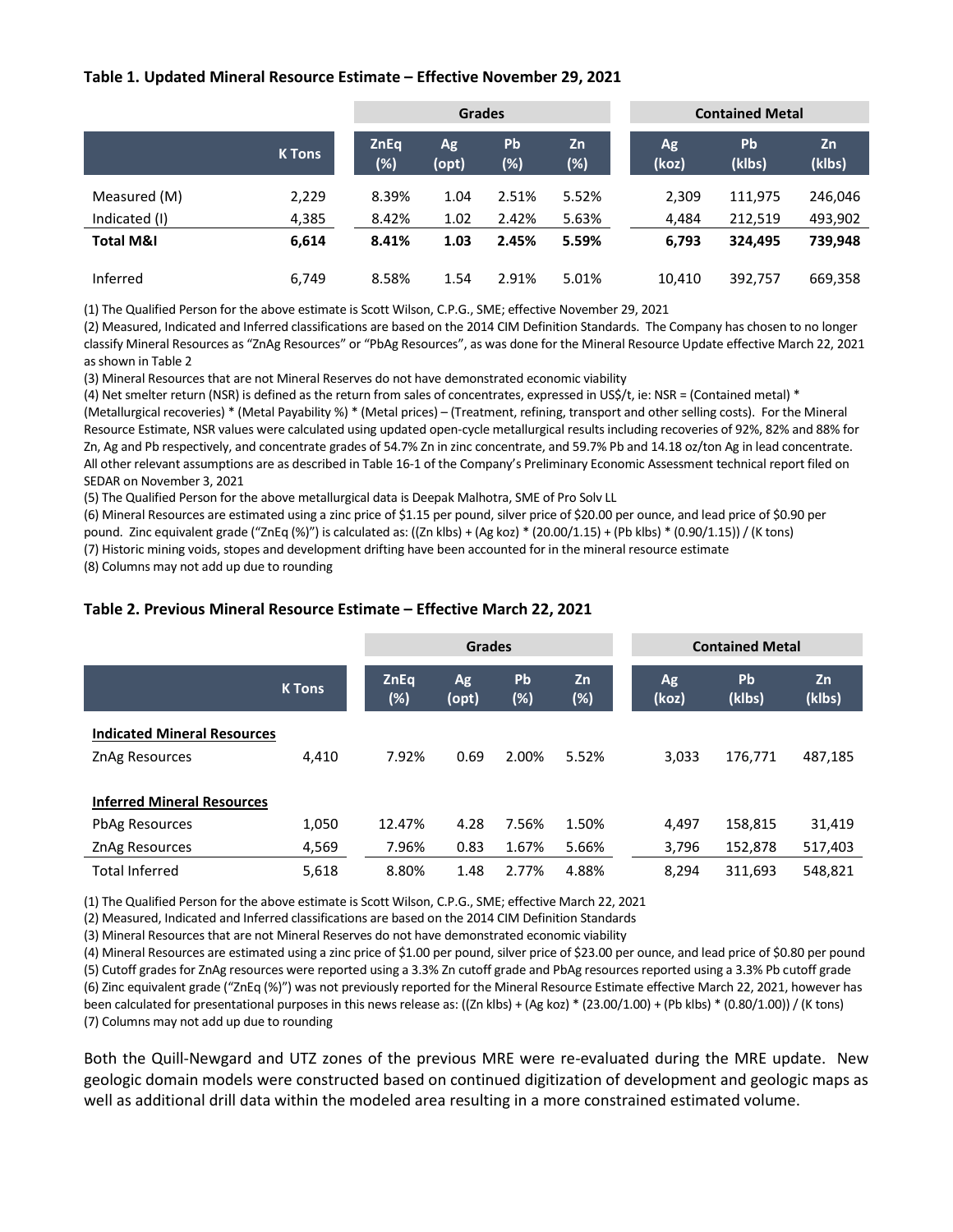The UTZ zone was split into 2 main zones of mineralization - one in the hanging wall of the Cate fault, and the other in the foot wall, to better reflect historical development. The Quill-Newgard zone now includes additional historic drilling from the 8-level of the mine and a more continuous shape was built to incorporate hanging wall mineralization above the 10-level. Modeled domains were subsequently built using Maptek's Vulcan software. Modelled dimensions for blocks in the Quill-Newgard zone are 5'x5'x5', as compared to 5'x5'x2.5' in the UTZ zone, to better reflect the shallow-dipping nature of the UTZ zone's mineralized area.

Grade estimations were performed on each metal (Ag, Pb, Zn) across the block models independently, incorporating flagged mineral domain identifiers and constraining within their respective geologic domains. Using detailed statistical analysis on each of the zone's data sets, creation of domain-specific variograms was possible to assist in determining optimal search parameters. Combined with updated CDF grade plots to identify capping values and cell de-clustering of spatially biased data, this allowed for an inverse distance cubed (ID3) estimation to be carried out on all zones with a high level of confidence. Visual inspections, nearest-neighbor model comparisons, and weighted composites vs estimated block analysis show the model to reflect sampled grade values well.

With additional drill data, statistical analysis and completion of updated open-cycle metallurgical recovery test work, it was determined that a substantial portion of the Bunker Hill resource should be classified under the "Measured" category. With the data density and well-correlated variograms along the geologic trend of mineralization, much of the mineralized material was estimated using numerous composites from multiple drill holes and channels. Further optimization runs on resource classification definitions show that the selected criteria are consistent with the sampled data and adhere to the geologic model.

A cut-off of \$70 per ton on a net smelter return (NSR) basis was selected, which the Company believes is consistent with the reasonable prospect of economic extraction. This also leads to a reported zinc grade, that is similar to the average mined grade in the Preliminary Economic Assessment (filed on November 3, 2021), which results in minimal effect on mining parameters used in previous work-flow models. Further locked-cycle metallurgical testing and optimization may affect NSR cut-offs applied in future resource updates.

Sensitivity of the Mineral Resource Estimate to metal price fluctuations is illustrated Table 3 below. The same technical parameters used in Table 1 were used in this analysis.

|                                                                            |                                  |                | <b>Grades</b>      |              |                |                | <b>Contained Metal</b> |                    |                    |  |
|----------------------------------------------------------------------------|----------------------------------|----------------|--------------------|--------------|----------------|----------------|------------------------|--------------------|--------------------|--|
|                                                                            |                                  | $K$ Tons       | <b>ZnEq</b><br>(%) | Ag<br>(opt)  | Pb<br>(%)      | Zn<br>(%)      | Ag<br>(koz)            | Pb<br>(klbs)       | Zn<br>(klbs)       |  |
| <b>MRE Prices -20%</b><br>Zn: \$0.92/lb<br>Ag: \$16.00/oz<br>Pb: \$0.72/lb | Measured (M)<br>Indicated (I)    | 1,303<br>2,605 | 10.20%<br>10.18%   | 1.27<br>1.28 | 3.06%<br>2.94% | 6.71%<br>6.77% | 1,653<br>3,323         | 79,608<br>153,355  | 174,765<br>352,604 |  |
|                                                                            | <b>Total M&amp;I</b><br>Inferred | 3,908<br>5,359 | 10.19%<br>9.33%    | 1.27<br>1.75 | 2.98%<br>3.21% | 6.75%<br>5.29% | 4,976<br>9,397         | 232,963<br>344,093 | 527,369<br>567,114 |  |
|                                                                            |                                  |                |                    |              |                |                |                        |                    |                    |  |
| <b>MRE Prices</b><br>Zn: \$1.15/lb<br>Ag: \$20.00/oz<br>Pb: \$0.90/lb      | Measured (M)                     | 2,229          | 8.39%              | 1.04         | 2.51%          | 5.52%          | 2,309                  | 111,975            | 246,046            |  |
|                                                                            | Indicated (I)                    | 4,385          | 8.42%              | 1.02         | 2.42%          | 5.63%          | 4,484                  | 212,519            | 493,902            |  |
|                                                                            | <b>Total M&amp;I</b>             | 6,614          | 8.41%              | 1.03         | 2.45%          | 5.59%          | 6,793                  | 324,495            | 739,948            |  |
|                                                                            | Inferred                         | 6,749          | 8.58%              | 1.54         | 2.91%          | 5.01%          | 10,410                 | 392,757            | 669,358            |  |
|                                                                            |                                  |                |                    |              |                |                |                        |                    |                    |  |
| MRE Prices +20%<br>Zn: \$1.38/lb<br>Ag: \$24.00/oz<br>Pb: \$1.08/lb        | Measured (M)                     | 2,975          | 7.40%              | 0.91         | 2.20%          | 4.89%          | 2,708                  | 131,115            | 290,867            |  |
|                                                                            | Indicated (I)                    | 5,854          | 7.43%              | 0.89         | 2.13%          | 4.99%          | 5,219                  | 248,812            | 584,465            |  |
|                                                                            | <b>Total M&amp;I</b>             | 8,828          | 7.42%              | 0.90         | 2.15%          | 4.96%          | 7,927                  | 379,927            | 875,332            |  |
|                                                                            | Inferred                         | 7,722          | 8.03%              | 1.42         | 2.70%          | 4.76%          | 10,935                 | 417,307            | 723,683            |  |

## **Table 3. Sensitivity of Domain-Constrained Mineralization Inventory at Metal Prices +/-20% vs. MRE Assumptions**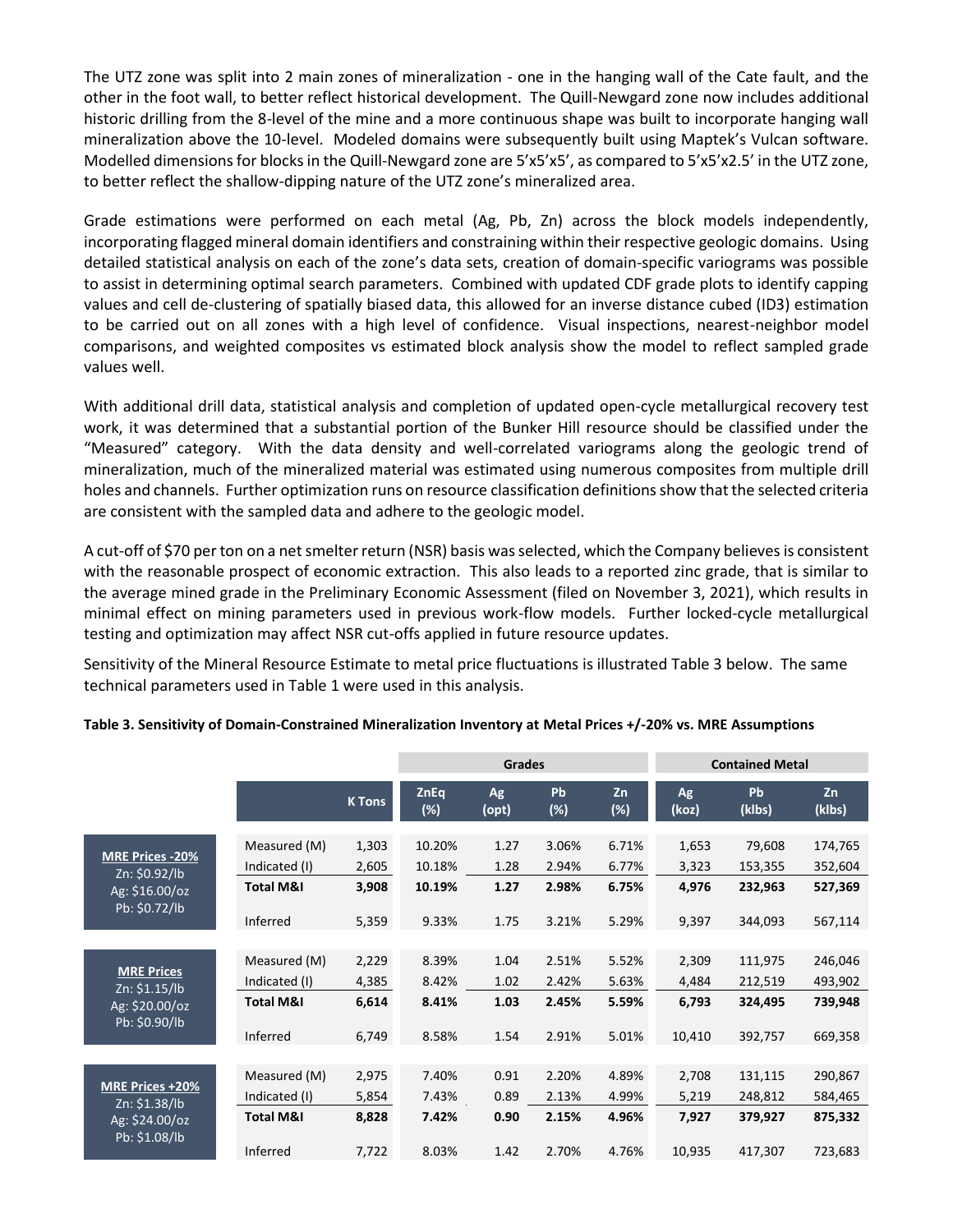Note: MRE metal price sensitivity figures calculated using identical cutoff (\$70/ton) of updated MRE effective November 29, 2021. Mineral resources that are not mineral reserves do not have demonstrated economic viability. Mineral resource estimates do not account for mineability, selectivity, mining loss and dilution. These mineral resource estimates include inferred mineral resources that are normally considered too speculative geologically to have economic considerations applied to them that would enable them to be categorized as mineral reserves. There is also no certainty that these inferred mineral resources will be converted to measured and indicated categories through further drilling, or into mineral reserves, once economic considerations are applied.

# **QUALIFIED PERSON**

Mr. Scott E. Wilson, CPG, President of Resource Development Associates Inc. and a consultant to the Company, is an independent "Qualified Person" as defined by NI 43-101 and is acting as the Qualified Person for the Company. He has reviewed and approved the technical information summarized in this news release.

The Qualified Person has verified the information disclosed herein, including the sampling, preparation, security and analytical procedures underlying such information, and is not aware of any significant risks and uncertainties that could be expected to affect the reliability or confidence in the information discussed herein.

## **TECHNICAL INFORMATION**

The Phase 1 and Phase 2 diamond drilling programs used HQ-size core. Bunker Hill followed standard QA/QC practices to ensure the integrity of the core and sample preparation through delivery of the samples to the assay lab. Drill hole collar locations were surveyed using modern survey techniques to provide positioning of each sample in three-dimensional space. The drill core was stored in a secure facility, photographed, logged, split into halves (upon geologist discretion), and sampled based on lithologic and mineralogical interpretations. Standards of certified reference materials, field duplicates and blanks were inserted as samples shipped with the core samples to the lab.

ALS USA Inc (ALS) was used to provide drill assay analytical services and all results comply with both NI 43-101 and industry standards. ALS holds an industry standard ISO 17025:2017 (Vancouver) and ISO 17025:2005 (Reno) accreditation, specifying general requirements for laboratory performance.

Metallurgical testing was conducted by Resource Development Inc. of 11475 w. I-70 Frontage Rd, North Wheatridge, CO 80033. Florin Analytical Services (FAS) of 7950 Security Circle, Reno, NV 89506 was utilized for Head Assay data. The Mineral Lab of 12929 #100 w. 26<sup>th</sup> Ave, Golden, CO 80401 was utilized for Whole Rock XRF analysis. Hazen Research Inc (Hazen) of 4601 Indiana St. Golden, CO 80403 was utilized for Bond Abrasion Index testing.

## **ABOUT BUNKER HILL MINING CORP.**

Under new Idaho-based leadership the Bunker Hill Mining Corp, intends to sustainably restart and develop the Bunker Hill Mine as the first step in consolidating a portfolio of North American precious-metal assets with a focus on silver. Information about the Company is available on its website, www.bunkerhillmining.com, or within the SEDAR and EDGAR databases.

## **For additional information contact:**

David Wiens, CFA CFO & Corporate Secretary +1 208 370 3665 [ir@bunkerhillmining.com](mailto:ir@bunkerhillmining.com)

## **CAUTIONARY STATEMENTS**

*Certain statements in this news release are forward-looking and involve a number of risks and uncertainties. Such forward-looking statements are within the meaning of that term in Section 27A of the Securities Act of 1933, as amended, and Section 21E of the Securities*